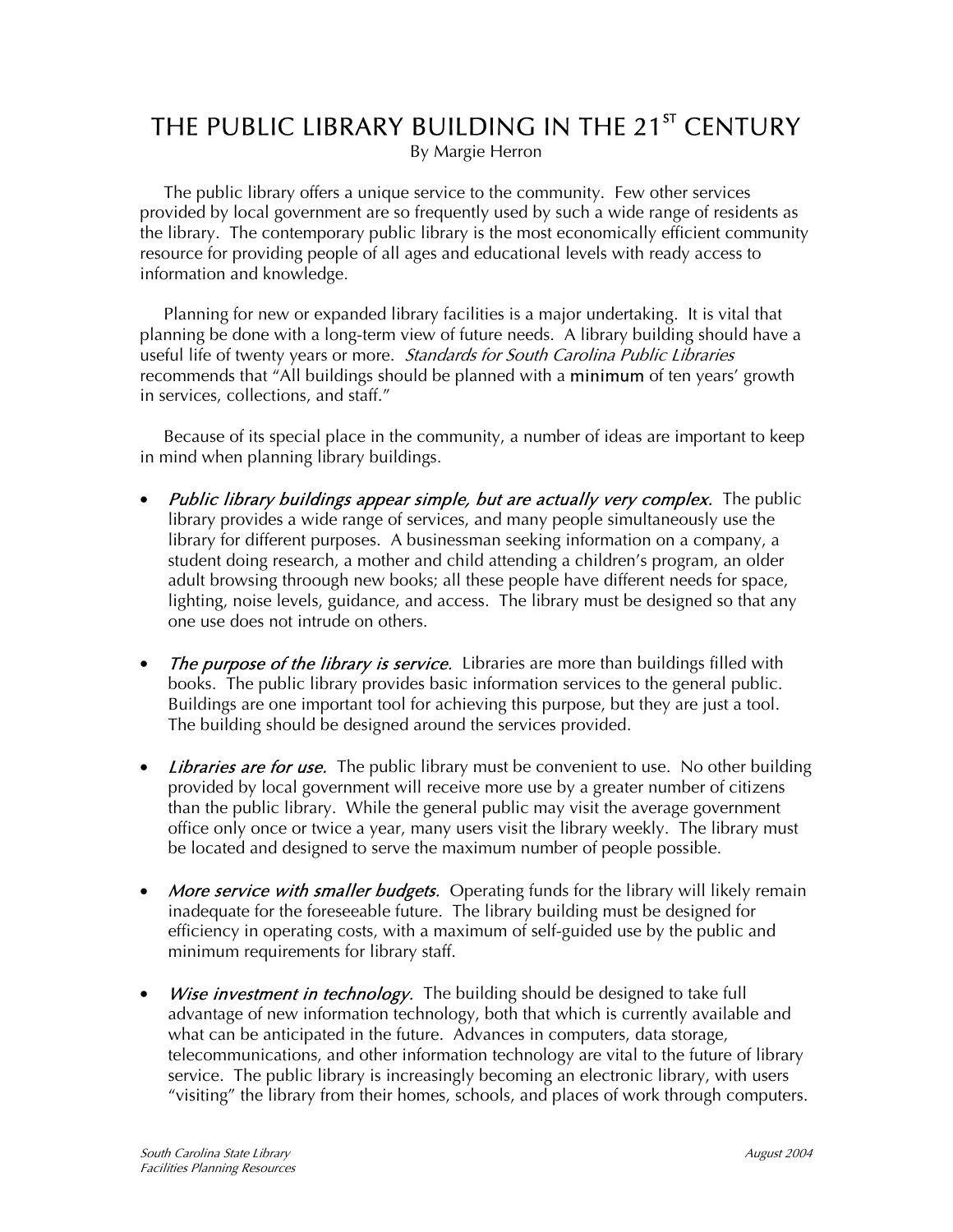Buildings should be designed to be "libraries without walls" within an emerging information network.

- **Books will remain the core of the library.** While new information technology will greatly impact library service, books will remain the major resource for the public library for the foreseeable future. The number of books published is increasing each year, and libraries must plan for making more books available to the public.
- Security and preservation will be an increasingly critical issue. Library users, staff members, and collections must be ensured a safe environment. Protecting library materials from vandalism, theft, and deterioration is a major concern for public libraries. Because the library is designed for use by the entire community, including children, people should feel safe in and near the library building.

Public libraries will continue to undergo unprecedented change during the next twenty years. Though many of those changes are unknown at this point, their general direction is clear. Library buildings should be planned to be flexible and adaptable in serving the public's needs for today and tomorrow.

## ADDENDUM

 Many supposed that electronic technology would do away with printed materials, and thus reduce the size of library buildings, but it has instead had the opposite effect. With Internet access, the use of printed materials has actually gone up. They really are complementary technologies. Although the reliance on Internet resources has somewhat reduced the demand for reference books, there is still a net increase in overall space requirements. Computers have also increased the space requirements for support service spaces in order to provide space for computer staff as well as communications and central hardware. Other issues driving the total square footage of public library buildings upward include:

- The public's ever-increasing demand for more multi-purpose PC workstations, at which they can be allotted more time per session, means an additional 50 square feet for each new workstation added.
- The replacement of the card catalog with Public Access Computer workstations (PAC's) has increased the need for more floor space.
- Code requirements have generally increased the need for more space in all areas of library facilities.
- ADA accommodations have increased space requirements. The need to provide access to all services, collections, and spaces and to accommodate staff members with physical disabilities results in a significant increase in floor space.
- There is a trend to reduce the height of 90" adult height shelving to make access to all shelves more convenient to people in wheelchairs and persons of average height. It also dramatically improves the appearance of stack spaces and improves visual control in those areas.